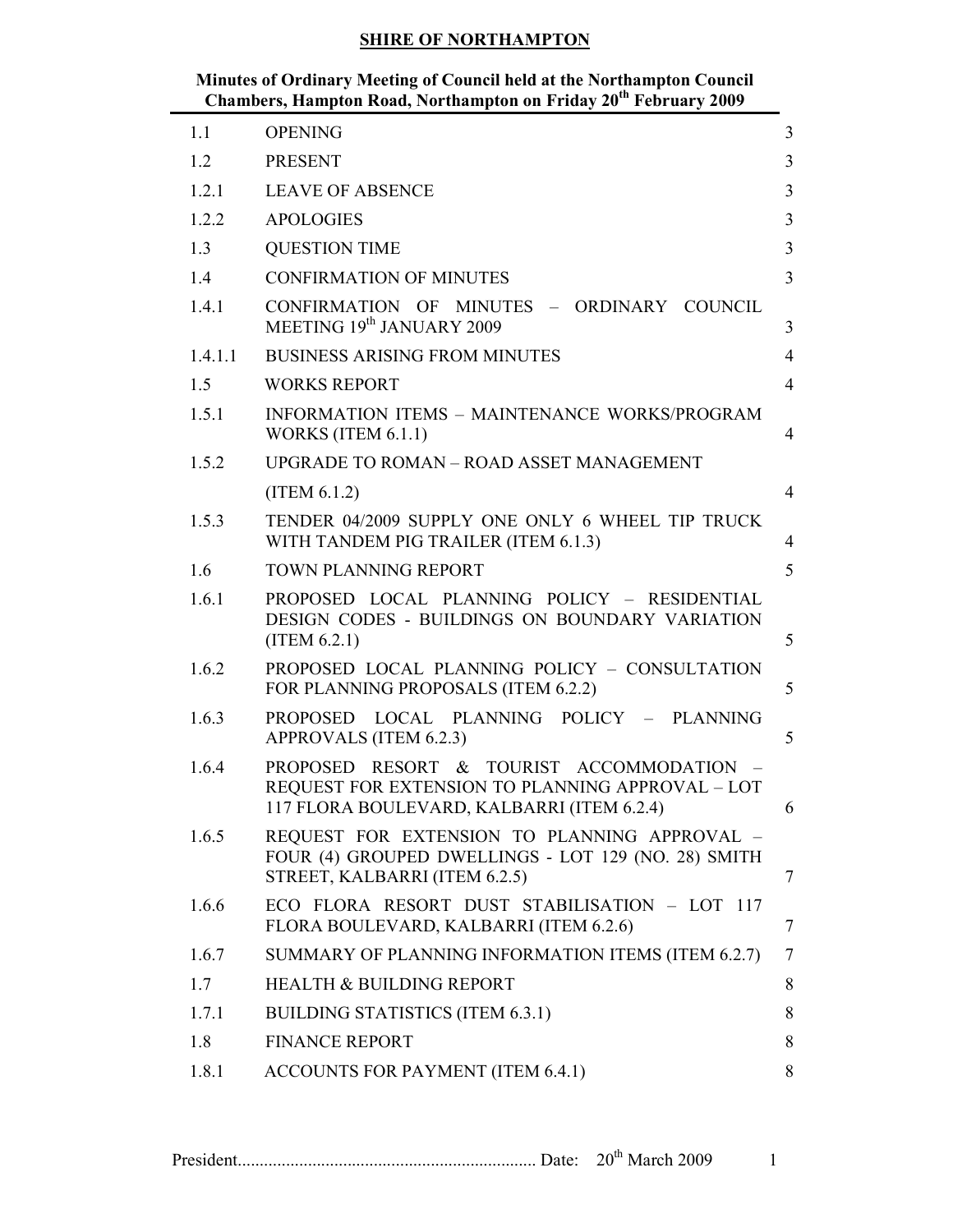| Minutes of Ordinary Meeting of Council held at the Northampton Council       |  |
|------------------------------------------------------------------------------|--|
| Chambers, Hampton Road, Northampton on Friday 20 <sup>th</sup> February 2009 |  |

|        | Chambers, Hampton Koau, Pol thampton on Friuay 20 Trebitially 2007            |    |
|--------|-------------------------------------------------------------------------------|----|
| 1.8.2  | MONTHLY FINANCIAL STATEMENTS - 31 <sup>st</sup> JANUARY 2009<br>(ITERM 6.4.2) | 8  |
| 1.8.3  | BUDGET REVIEW $-31st$ JANUARY 2009 (ITEM 6.4.3)                               | 8  |
| 1.9    | ADMINISTRATION AND CORPORATE REPORT                                           | 9  |
| 1.9.1  | LOCAL GOVERNMENT REFORM STRATEGIES (ITEM 6.5.1)                               | 9  |
| 1.9.2  | VICTORIAN BUSHFIRES - DONATION (ITEM 6.5.2)                                   | 10 |
| 1.9.3  | RED CROSS APPEAL - DONATION (ITEM 6.5.3)                                      | 11 |
| 1.9.4  | BOWES RIVER MOUTH CONSERVATION WORKS (ITEM 6.5.4)                             | 11 |
| 1.9.5  | LOCAL GOVERNMENT ELECTED MEMBERS POLICY (ITEM<br>6.5.5)                       | 11 |
| 1.9.7  | LOT 500 PORT STREET, PORT GREGORY (ITEM 6.5.7)                                | 11 |
| 1.9.8  | NATIONAL SEA CHANGE TASKFORCE (ITEM 6.5.8)                                    | 11 |
| 1.9.9  | HORROCKS PLAYGROUND WALL (ITEM 6.5.9)                                         | 11 |
| 1.9.10 | KALBARRI LAND BACKED WHARF (ITEM 6.5.10)                                      | 12 |
| 1.9.11 | KALBARRI PCYC - LAND ENCROACHMENTS (ITEM 6.5.11)                              | 12 |
| 1.9.12 | SCHOLARSHIP APPLICATION - CHELSEA WILLIAMS (ITEM<br>6.5.12)                   | 12 |
| 1.9.13 | NEW SHIRE LOGO (ITEM 6.5.13)                                                  | 12 |
| 1.9.6  | WALL MURAL (ITEM 6.5.6)                                                       | 13 |
| 1.10   | PRESIDENTS REPORT                                                             | 13 |
| 1.11   | DEPUTY PRESIDENTS REPORT                                                      | 13 |
| 1.12   | <b>COUNCILLORS REPORTS</b>                                                    | 13 |
| 1.12.1 | <b>COUNCILLORS REPORTS - CR A LINK</b>                                        | 13 |
| 1.12.1 | <b>COUNCILLORS REPORTS - CR L PARKER</b>                                      | 14 |
| 1.12.1 | <b>COUNCILLORS REPORTS - CR R ALLEN</b>                                       | 14 |
| 1.12.1 | <b>COUNCILLORS REPORTS - CR O SIMKIN</b>                                      | 14 |
| 1.12.1 | COUNCILLORS REPORTS - CR P GLIDDON                                            | 14 |
| 1.13   | <b>INFORMATION BULLETIN</b>                                                   | 14 |
| 1.14   | <b>NEW ITEMS OF BUSINESS</b>                                                  | 14 |
| 1.15   | <b>NEXT MEETING</b>                                                           | 14 |
| 1.16   | <b>CLOSURE</b>                                                                | 14 |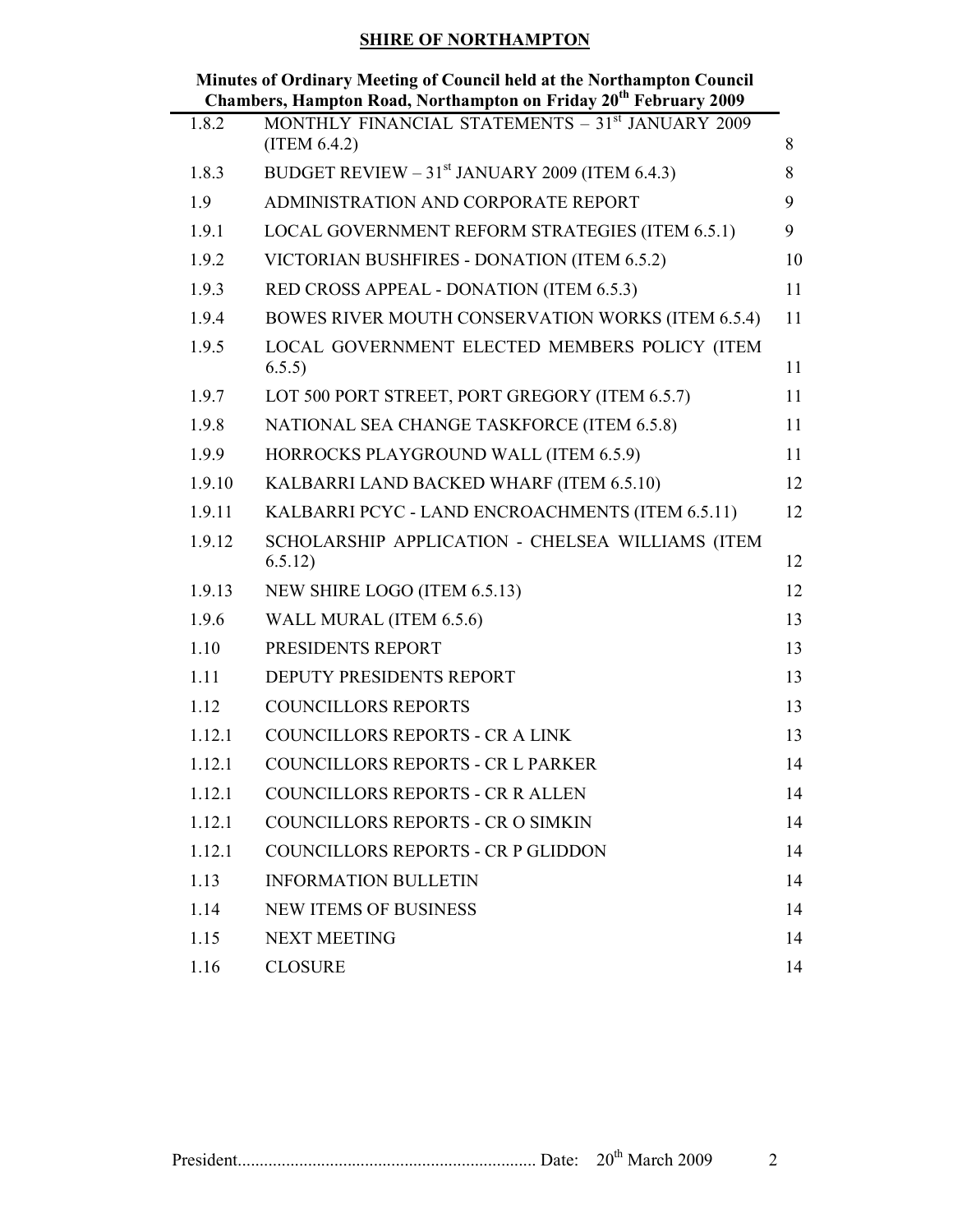#### Minutes of Ordinary Meeting of Council held at the Northampton Council Chambers, Hampton Road, Northampton on Friday 20<sup>th</sup> February 2009

# 1.1 OPENING

The President thanked all members present for their attendance and declared the meeting open at 1.00pm.

The President welcomed new staff members Deputy CEO - Jamie Criddle, Environmental Health/Building Surveyor - Glenn Bangay and Assistant Planner - Monica Price and wished them a long and enjoyable stay.

A minutes silence was held as a mark of respect for the victims of the recent Victorian bush fires.

# 1.2 PRESENT

| Cr G Parker         | President                               |                  |
|---------------------|-----------------------------------------|------------------|
|                     |                                         | Northampton Ward |
| Cr G Wilson         | Deputy President                        | Northampton Ward |
| Cr O Simkin         |                                         | Northampton Ward |
| Cr E Simkin         |                                         | Northampton Ward |
| Cr V Maskrey        |                                         | Northampton Ward |
| Cr R Allen          |                                         | Kalbarri Ward    |
| Cr A Link           |                                         | Kalbarri Ward    |
| Cr P Gliddon        |                                         | Kalbarri Ward    |
| Cr L Parker         |                                         | Kalbarri Ward    |
| Mr Garry Keeffe     | Chief Executive Officer                 |                  |
| Mr Jamie Criddle    | Deputy Chief Executive Officer          |                  |
| Mrs Hayley Williams | Principal Planner                       |                  |
| Ms Monica Price     | <b>Assistant Planner</b>                |                  |
| Mr Neil Broadhurst  | Manager of Works and Technical Services |                  |
| Mr Glenn Bangay     | Environmental Health/Building Surveyor  |                  |

Nil

# 1.2.2 APOLOGIES

Cr S Stock-Standen Northampton Ward

# 1.3 QUESTION TIME

There were members of the public present but no questions were put to the Council.

# 1.4 CONFIRMATION OF MINUTES

| 1.4.1 | <b>CONFIRMATION OF MINUTES - ORDINARY COUNCIL</b> |
|-------|---------------------------------------------------|
|       | MEETING 19th JANUARY 2009                         |

President.................................................................... Date: 20th March 2009 3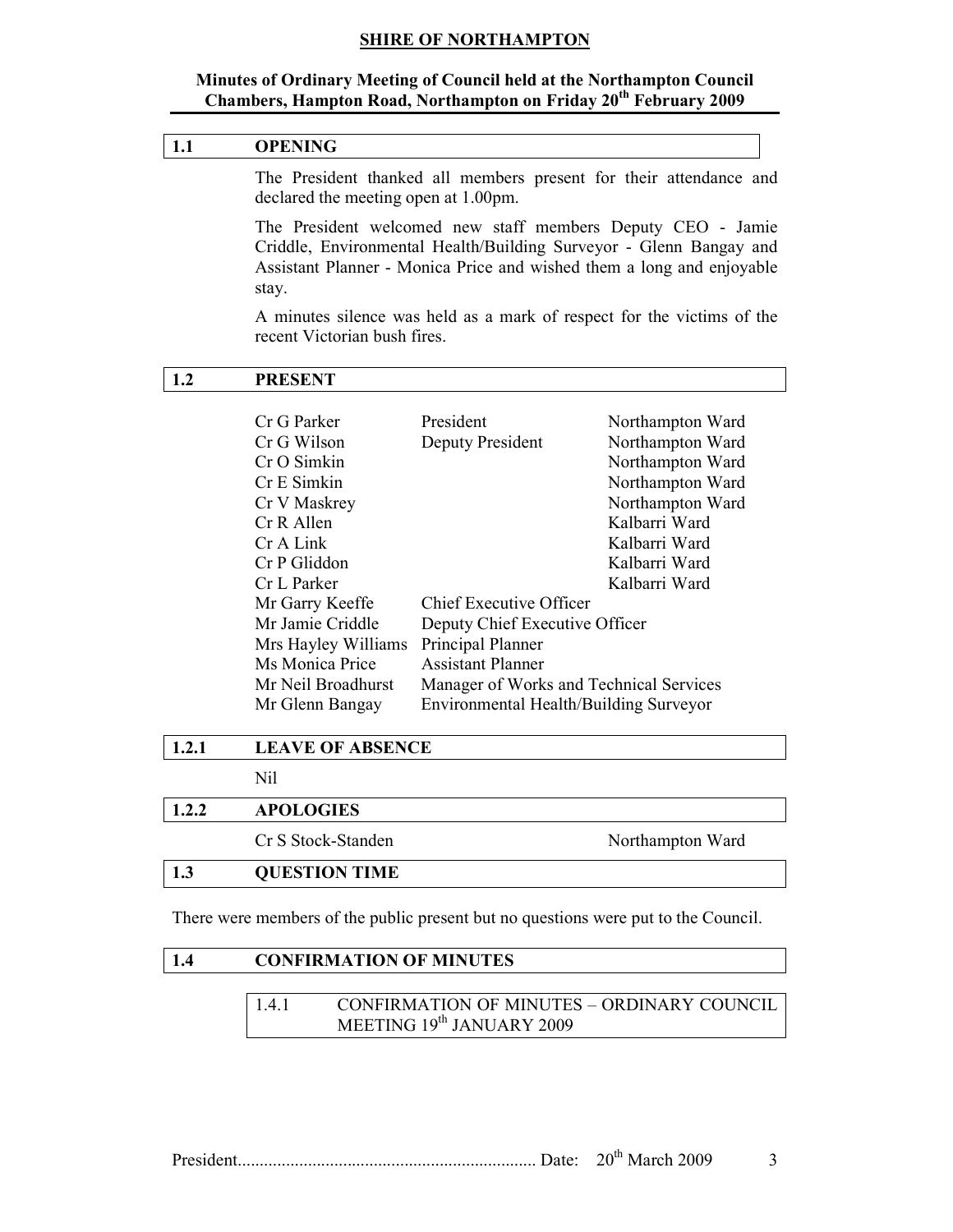# Minutes of Ordinary Meeting of Council held at the Northampton Council Chambers, Hampton Road, Northampton on Friday 20<sup>th</sup> February 2009

Moved Cr L PARKER, seconded Cr O SIMKIN

That the minutes of the Ordinary Meeting of Council held on the  $19<sup>th</sup>$ January 2009 be confirmed as a true and correct record subject to the following amendment:

Minute 1.6.1 – Change the word Chainman's to Chinaman's.

#### CARRIED 9/0

# 1.4.1.1 BUSINESS ARISING FROM MINUTES

Minute 1.9.2 The CEO advised that a letter had been written to the Minister for Planning and Infrastructure seeking an exemption on State Planning Policy 2.6.

Minute 1.9.11 The CEO advised having met with the several members of the Arts & Craft Groups who have indicated that utilising the Golf Club as a base would be sufficient.

Cr O Simkin advised that two of the groups have since indicated that they would utilise the Community Centre (Country Club) as a base.

Minute 1.13.1 The CEO advised that signage for the proposed area would be in place soon and Rangers advised to enforce the area accordingly.

# 1.7 HEALTH & BUILDING REPORT

# 1.7.1 BUILDING STATISTICS (ITEM 6.3.1)

Noted.

Glenn Bangay, Environmental Health/Building Surveyor left the meeting at 1.08pm.

| 1.5        |        | <b>WORKS REPORT</b>                                                                                                                                                                         |
|------------|--------|---------------------------------------------------------------------------------------------------------------------------------------------------------------------------------------------|
|            | 1.5.1  | <b>MAINTENANCE</b><br><b>INFORMATION</b><br><b>ITEMS</b><br>WORKS/PROGRAM WORKS (ITEM 6.1.1)                                                                                                |
|            | Noted. |                                                                                                                                                                                             |
|            | 1.5.2  | UPGRADE TO ROMAN - ROAD ASSET MANAGEMENT<br>SYSTEM UPDATE (ITEM 6.1.2)                                                                                                                      |
|            |        | Moved Cr O Simkin, seconded Cr. A Link                                                                                                                                                      |
|            |        | That Council approve the authorised expenditure of approximately \$6,350<br>(Inc GST) for the updating of the existing ROMAN database system in<br>preparation of the programs replacement. |
|            |        | CARRIED BY ABSOLUTE MAJORITY 9/0                                                                                                                                                            |
| President. |        | $20th$ March 2009                                                                                                                                                                           |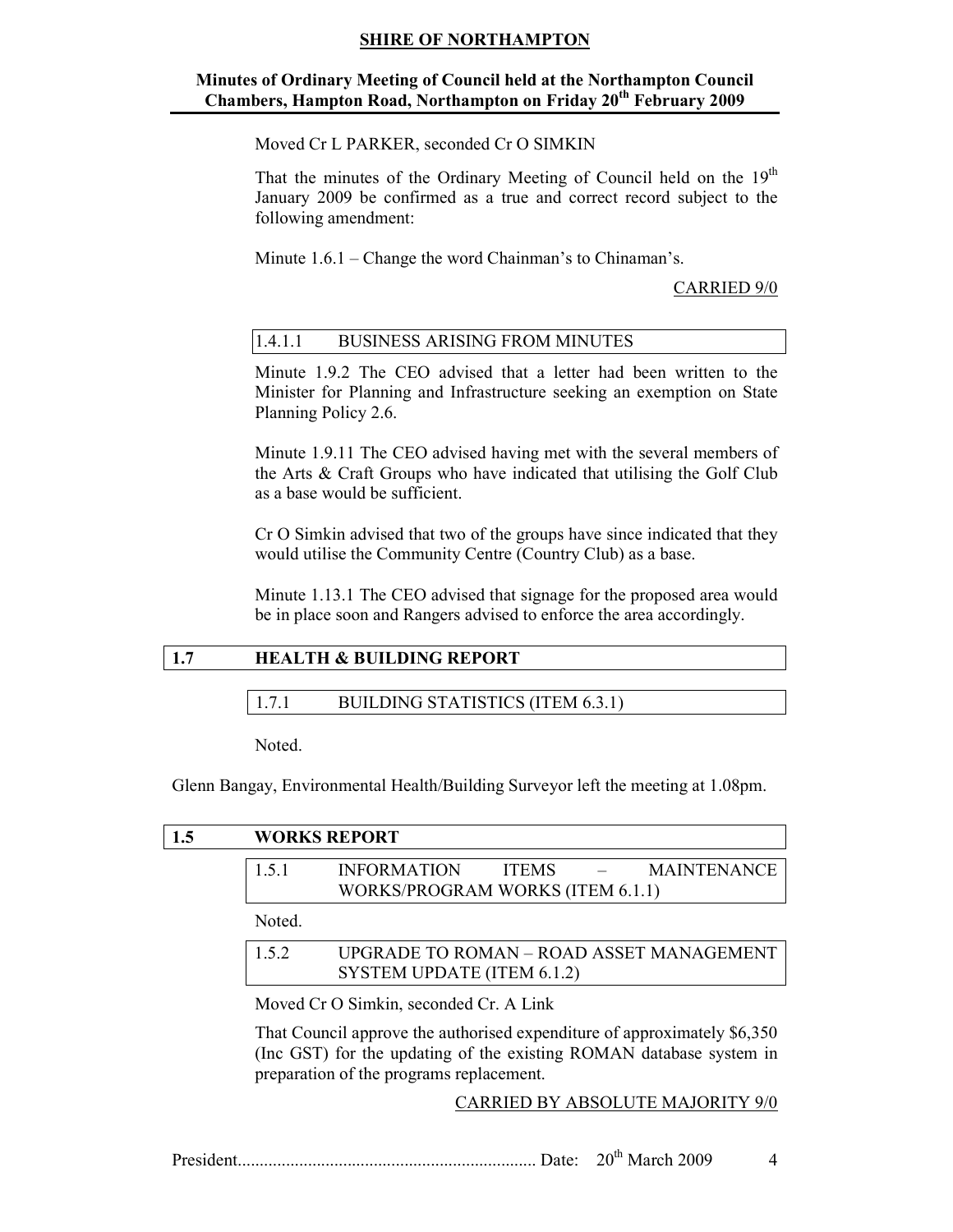# Minutes of Ordinary Meeting of Council held at the Northampton Council Chambers, Hampton Road, Northampton on Friday 20<sup>th</sup> February 2009

#### 1.5.3 TENDER – 04/2009 (ITEM 6.1.3)

Moved Cr L Parker, seconded Cr. R Allen

That Council purchase 1 x Mitsubishi (Fuso) FV51JKD2RFAB Tandem Drive, single steer tip truck from Purcher International PTY LTD for the purchase price of \$202,445.00 (ex GST) with 1 x D-Trans tipping trailer for the purchase price of \$59,437 (ex GST) and with a trade-in offer of \$45,000.00 (ex GST) on Council's 1996 Mitsubishi FV417KS (NR 1062), leaving a changeover price of \$216,882.00 (ex GST) to be funded by loan funds.

#### CARRIED 9/0

Neil Broadhurst, Manager of Works and Technical Services left the meeting at 1.16pm.

| <b>1.6</b> |     | <b>TOWN PLANNING REPORT</b>                         |                                              |  |
|------------|-----|-----------------------------------------------------|----------------------------------------------|--|
|            | 161 |                                                     | PROPOSED LOCAL PLANNING POLICY - RESIDENTIAL |  |
|            |     |                                                     | DESIGN CODES- BUILDINGS ON BOUNDARY          |  |
|            |     | VARIATION (ITEM 6.2.1)                              |                                              |  |
|            |     | Moyed $Cr \wedge$ Link seconded $Cr \times$ Cliddon |                                              |  |

Moved Cr A Link, seconded Cr P Gliddon

That Council, pursuant to clause 11.6 of Town Planning Scheme No. 6, clause 10.2 of Town Planning Scheme No. 8 and clause 8.9 of Town Planning Scheme No. 9, adopt the "Residential Design Codes– Buildings on Boundary Variation" Local Planning Policy (attached to Item 6.2.1 of the February 2009 Town Planning Report) for the purposes of advertising.

#### CARRIED 9/0

| 1.6.2 | PROPOSED LOCAL |  | PLANNING POLICY –                         |
|-------|----------------|--|-------------------------------------------|
|       |                |  | CONSULTATION FOR PLANNING PROPOSALS (ITEM |
|       | 6.2.2)         |  |                                           |

Moved Cr A Link, seconded Cr P Gliddon

That Council, pursuant to clause 11.6 of Town Planning Scheme No. 6, clause 10.2 of Town Planning Scheme No. 8 and clause 8.9 of Town Planning Scheme No. 9, adopt the "Consultation for Planning Proposals" Local Planning Policy (attached to Item 6.2.2 of the February 2009 Town Planning Report) for the purposes of advertising.

CARRIED 9/0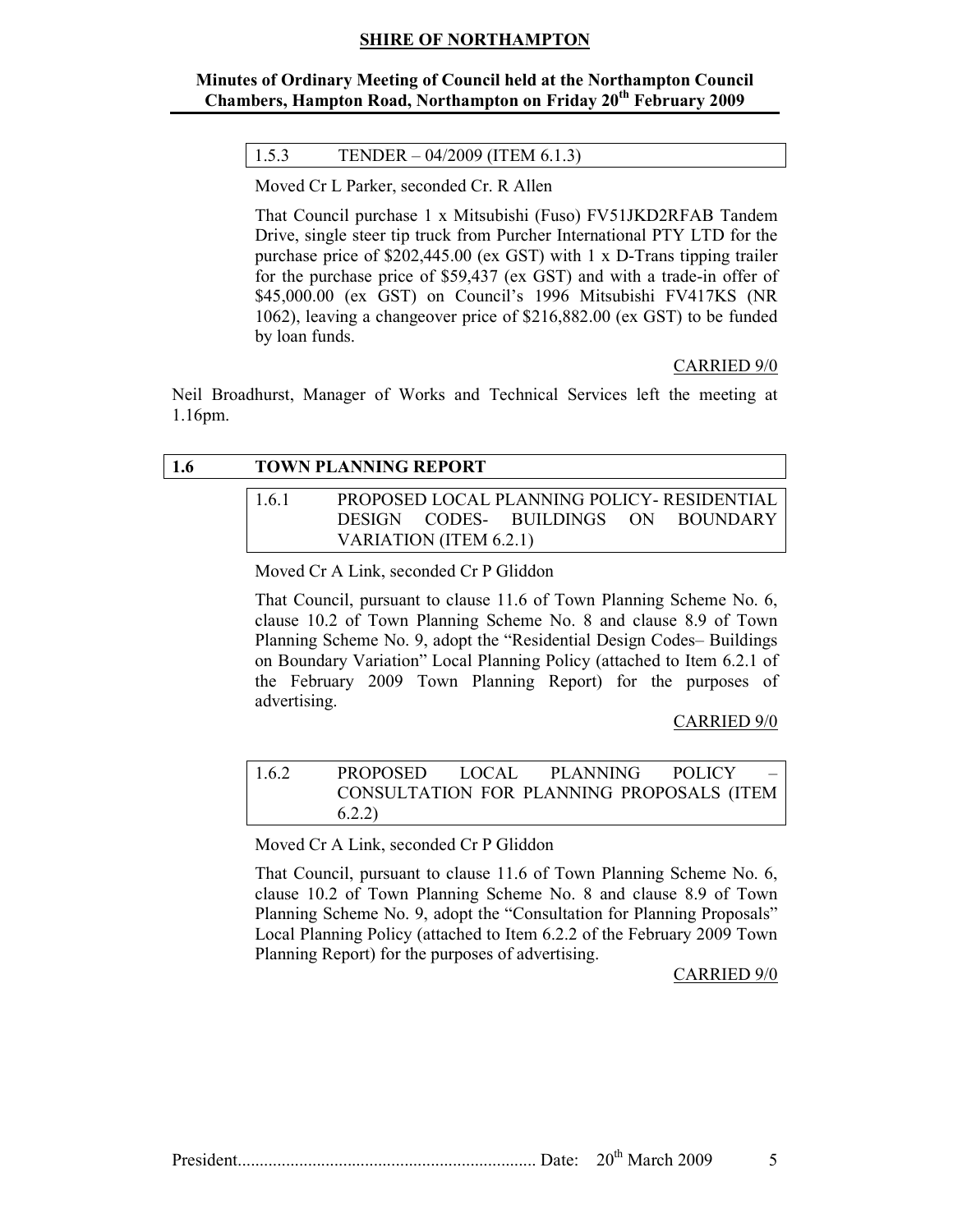# Minutes of Ordinary Meeting of Council held at the Northampton Council Chambers, Hampton Road, Northampton on Friday 20<sup>th</sup> February 2009

| 1.6.3 | PROPOSED LOCAL PLANNING POLICY - PLANNING |
|-------|-------------------------------------------|
|       | APPROVALS (ITEM 6.2.3)                    |

Moved Cr A Link, seconded Cr P Gliddon

That Council, pursuant to clause 11.6 of Town Planning Scheme No. 6, clause 10.2 of Town Planning Scheme No. 8 and clause 8.9 of Town Planning Scheme No. 9, adopt the "Planning Approvals" Local Planning Policy (attached to Item 6.2.3 of the February 2009 Town Planning Report) for the purposes of advertising.

#### CARRIED 9/0

| 164 | PROPOSED RESORT & TOURIST ACCOMMODATION -  |
|-----|--------------------------------------------|
|     | REQUEST FOR EXTENSION TO PLANNING APPROVAL |
|     | - LOT 117 FLORA BOULEVARD, KALBARRI (ITEM  |
|     | 6.2.4)                                     |

Moved Cr V Maskrey, seconded Cr R Allen

That Council:

- 1. Grant an extension to Planning Approval 074-06 for a resort and tourist accommodation on Lot 117 Flora Boulevard, Kalbarri for an additional twelve (12) months until 17 November, 2009 subject to receipt of \$55.00 being the required Planning Fee;
- 2. Advise the applicant/owner that Planning Approval 074-06 will not be extended beyond the initial twelve (12) month extension period and that a new Application for Planning Approval will be required should the development not be substantially commenced within the extension period;
- 3. Advise the applicant/owner that as per their initial approval development shall be in accordance with the attached approved plan(s) dated 17 November 2006 and subject to any modifications required as a consequence of any condition(s) of this approval. The endorsed plans shall not be modified or altered without the prior written approval of the local government; and
- 4. Advise the applicant/owner that as per their initial approval the Developer is to ensure that appropriate dust control measures are implemented for any clearing or bulk earthworks. In this regard the Developer is to submit to the local government a dust management plan prior to the commencement of any clearing or bulk earthworks with such works only permitted during the period of 01 March to 01 October (unless otherwise approved by the local government).

#### CARRIED 9/0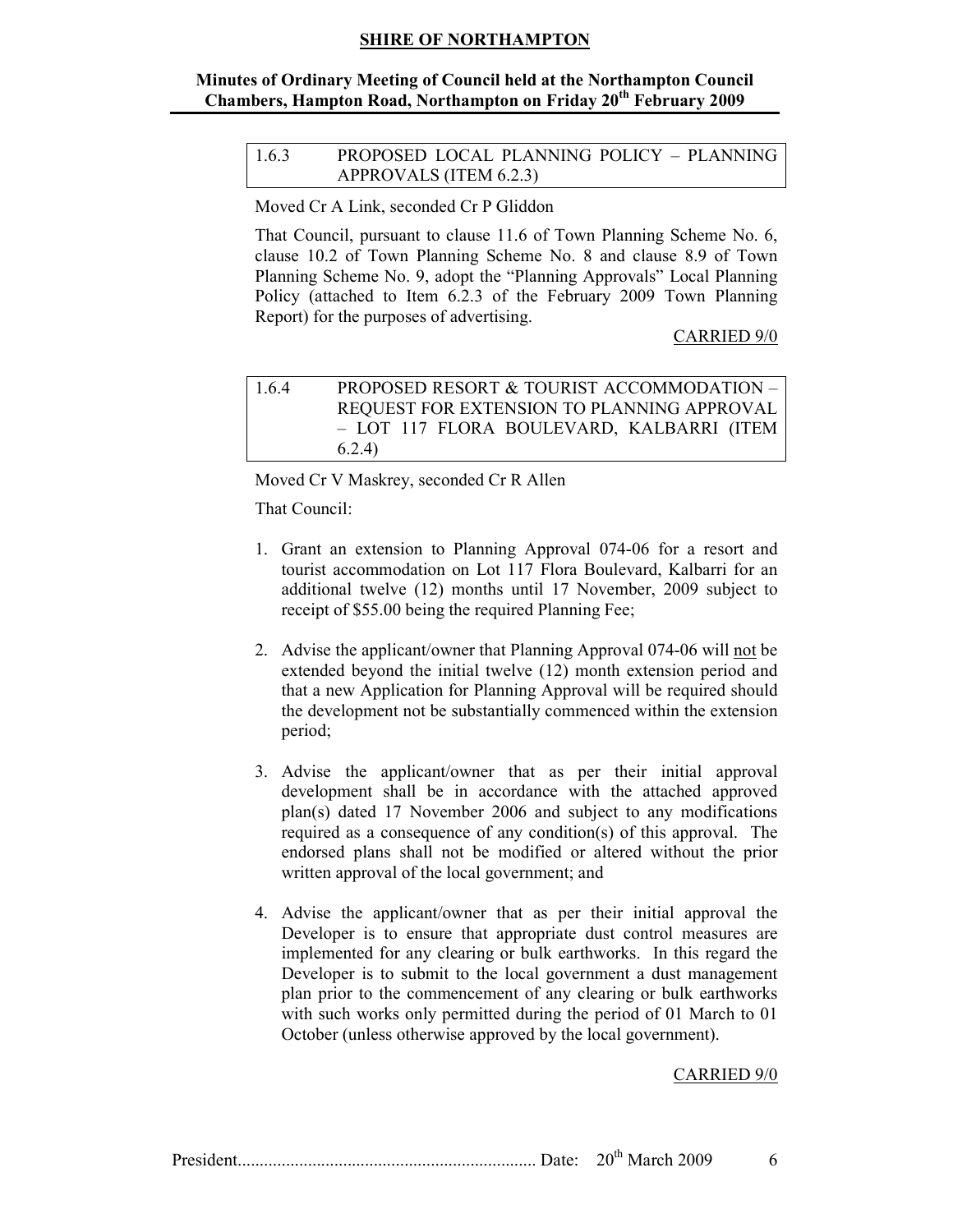#### Minutes of Ordinary Meeting of Council held at the Northampton Council Chambers, Hampton Road, Northampton on Friday 20<sup>th</sup> February 2009

| 1.6.5 | PROPOSED–REQUEST                           |  | FOR EXTENSION TO |
|-------|--------------------------------------------|--|------------------|
|       | PLANNING APPROVAL - FOUR (4) GROUPED       |  |                  |
|       | DWELLINGS - LOT 129 (NO. 28) SMITH STREET, |  |                  |
|       | KALBARRI (ITEM 6.2.5)                      |  |                  |

Moved Cr L Parker, seconded Cr G Wilson

That Council:

- 1. Grant an extension to Planning Approval 004-07 for four (4) grouped dwellings on Lot 129 (No. 28) Smith Street, Kalbarri for an additional twelve (12) months until 19 January, 2010 subject to receipt of \$55.00 being the required Planning Fee;
- 2. Advise the applicant/owner that Planning Approval 004-07 will not be extended beyond the initial twelve (12) month extension period and that a new Application for Planning Approval will be required should the development not be substantially commenced within the extension period; and
- 3. Advise the applicant/owner that as per their initial approval development shall be in accordance with the attached approved plan(s) dated 19 January, 2007 and subject to any modifications required as a consequence of any condition(s) of this approval. The endorsed plans shall not be modified or altered without the prior written approval of the local government.

CARRIED 9/0

Cr P Gliddon declared an interest in item 1.6.6 as she owns land in the vicinity of lot 117 Flora Boulevard, Kalbarri and left the meeting at 1.23pm.

# 1.6.6 ECO FLORA RESORT DUST STABILISATION – LOT 117 FLORA BOULEVARD, KALBARRI (ITEM 6.2.6)

Moved Cr E Simkin, seconded Cr L Parker

That Council instruct the Developer to erect a 1.8m colorbond fence around the perimeter of the lot to contain the current dust and sand movement. The Developer is also instructed to undertake additional dust stabilization measures such as mulching on the non-trafficable areas as per the terms of their original Planning Approval.

CARRIED 8/0

Cr P Gliddon re-entered the meeting at 1.33pm.

| 1.6.7 |               |  | SUMMARY OF PLANNING INFORMATION ITEMS |  |
|-------|---------------|--|---------------------------------------|--|
|       | (ITERM 6.2.7) |  |                                       |  |

Noted.

President.................................................................... Date: 20th March 2009 7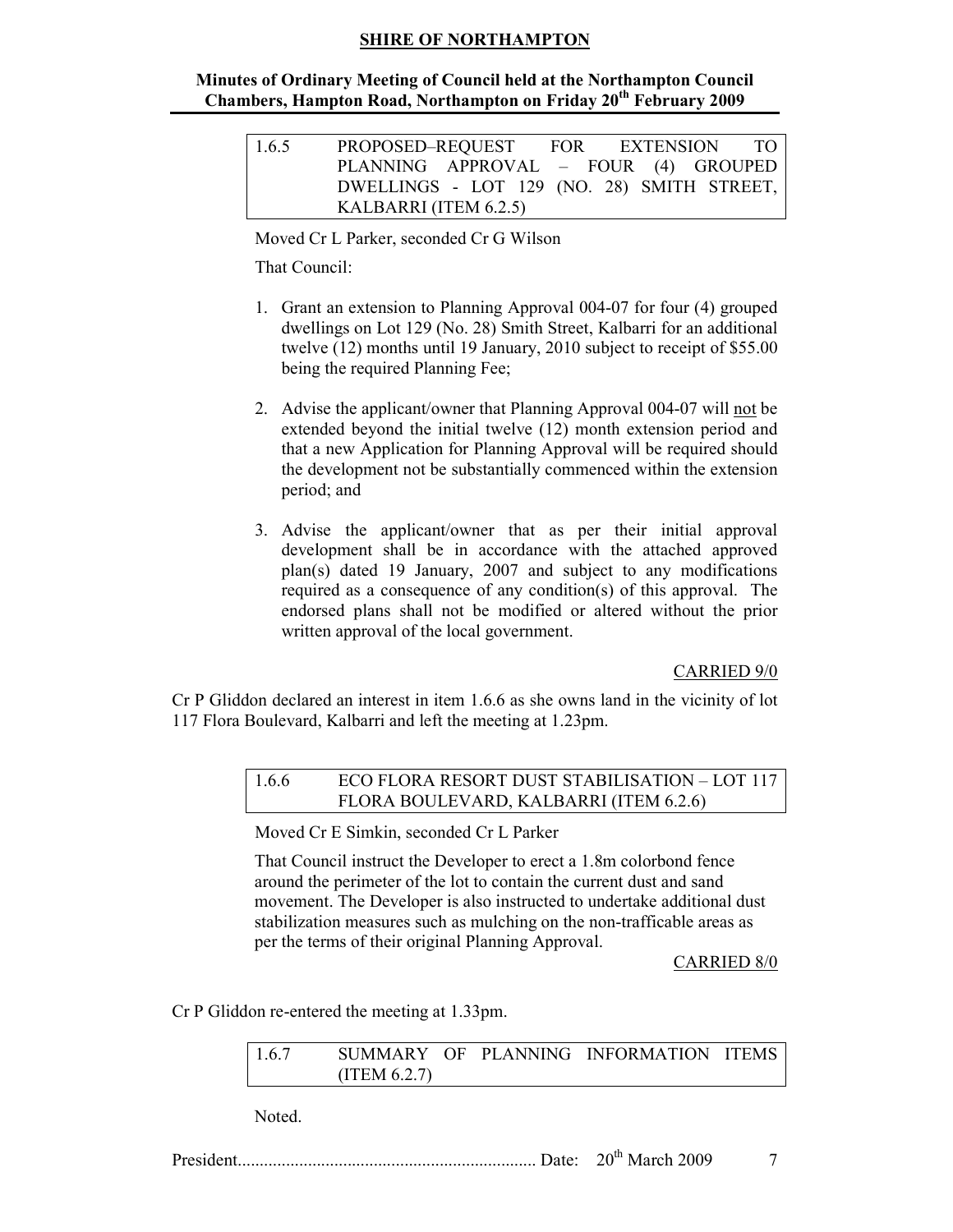# Minutes of Ordinary Meeting of Council held at the Northampton Council Chambers, Hampton Road, Northampton on Friday 20<sup>th</sup> February 2009

The Principal Planner, Mrs Hayley Williams and Assistant Planner, Ms Monica Price left the meeting at 1.38pm.

# 1.8 FINANCE REPORT

# 1.8.1 ACCOUNTS FOR PAYMENT (ITEM 6.4.1)

Moved Cr O Simpkin, seconded Cr P Gliddon

That Municipal Fund Cheques 17756 to 17788 inclusive, totalling \$64,001.16; Municipal EFT payments EFT 6209 to EFT 6295 inclusive, totalling \$469,072.50; Trust Fund Cheques 1705 to 1707 inclusive, totalling \$1,260.00, be passed for payment and the items therein be declared authorised expenditure.

# CARRIED BY ABSOLUTE MAJORITY 9/0

# 1.8.2 MONTHLY FINANCIAL STATEMENTS – 31<sup>st</sup> JANUARY 2009 (ITEM 6.4.2)

Moved Cr E Simkin, seconded Cr G Wilson

That the Monthly Financial Statements as at  $31<sup>st</sup>$  January 2009 as presented be received.

#### CARRIED 9/0

# 1.8.3 BUDGET REVIEW (ITEM 6.4.3)

Moved Cr L Parker, seconded Cr A Link

That the budget review for the period ending  $31<sup>st</sup>$  January 2009 as presented be received.

#### CARRIED 9/0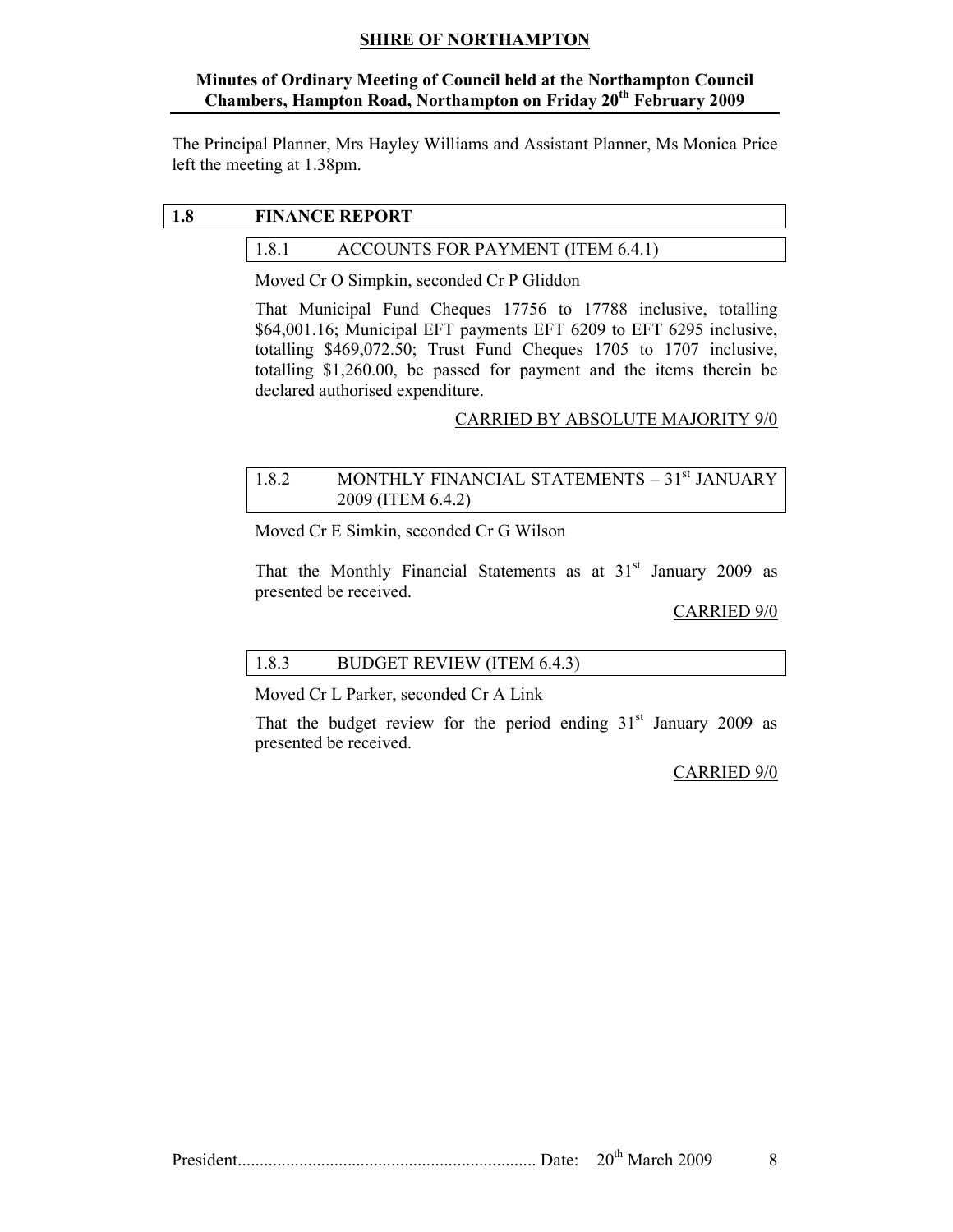#### Minutes of Ordinary Meeting of Council held at the Northampton Council Chambers, Hampton Road, Northampton on Friday 20<sup>th</sup> February 2009

# 1.9 ADMINISTRATION AND CORPORATE REPORT

| 1.9.1 | LOCAL GOVERNMENT REFORM STRATEGIES (ITEM |  |  |
|-------|------------------------------------------|--|--|
|       | 6.5.1)                                   |  |  |

Moved Cr L Parker, seconded Cr A Link

- 1. That it be recommended to the Northern Zone of WALGA that the recommendation proposed by WALGA not be supported and that the Northern Zone conduct a workshop with an independent facilitated process based on the following:
- Attendance by 2-3 representatives from each Council in our Zone;
- Run by an independent facilitator;
- has a program based on:
	- leaving behind conflicts;
	- looking at the best governance models for our region;
	- **ignoring historical boundaries;**
	- defining the current (expected future) communities of interest taking into account:-
		- infrastructure
		- services
		- geography; and
		- economy
	- developing conceptual future boundaries for local governments in the zone.
- Seek to get Government support to help make regional communities more sustainable, viable and autonomous by:-
- transferring functions currently delivered by the State government to the new local governments such as
	- water  $&$  sewerage;
	- **•** planning control and decision making (except for matters of State significance)
	- environmental control and decision making (except for matters of State significance) and
	- **exercise exercises** economic development.
- Amending legislation (and regulations) to give greater autonomy to regional local governments.
- Providing the capacity for regional local governments to develop crown land.
- Allowing regional local governments to take a greater role in social and affordable housing.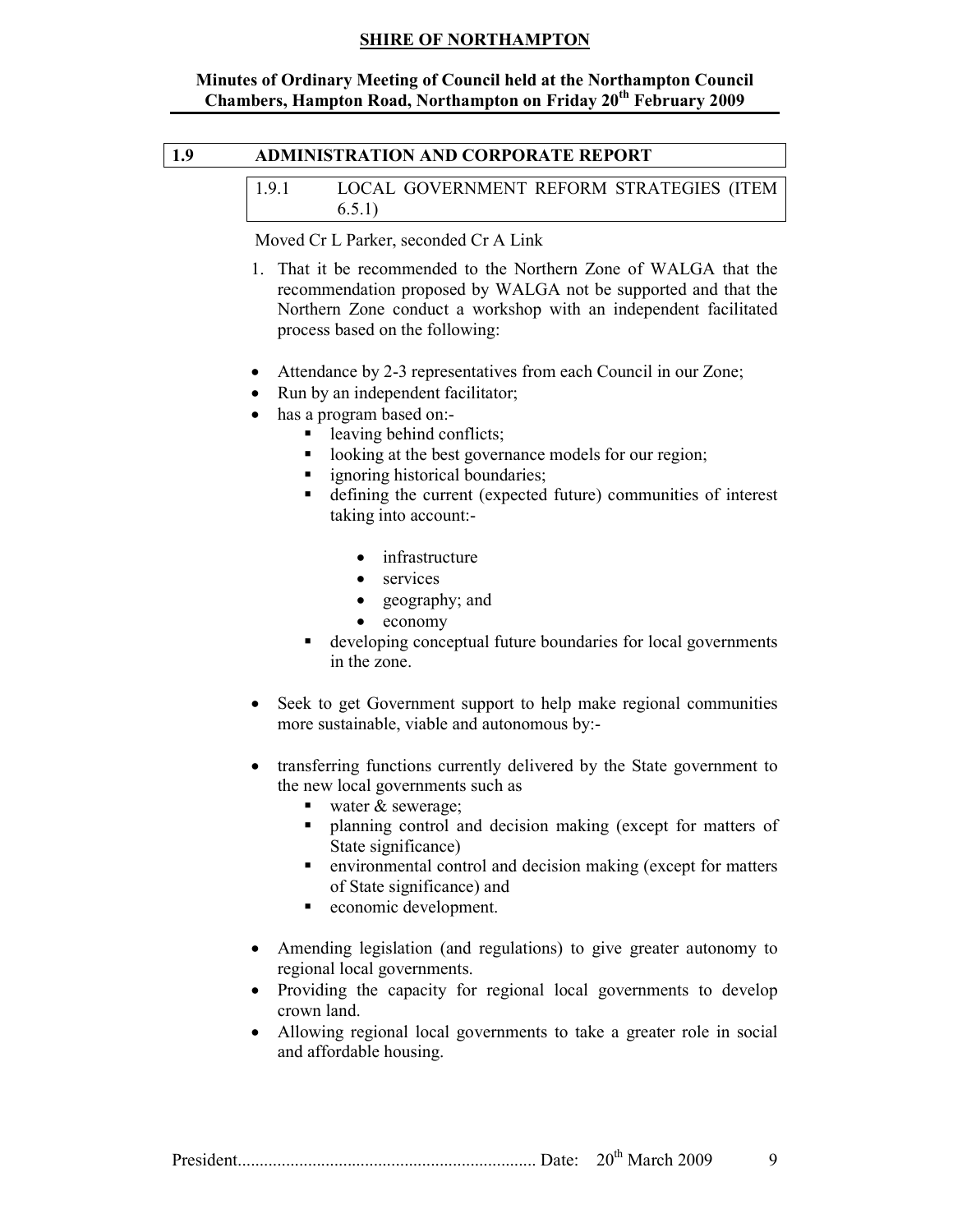#### Minutes of Ordinary Meeting of Council held at the Northampton Council Chambers, Hampton Road, Northampton on Friday 20<sup>th</sup> February 2009

- 2. That Council correspond to the Minister for Local Government to congratulate him on the initiative to tackle the issue of structural reform of Local Government a copy of the correspondence should also be forwarded to the Hon Brendan Grylls to make the government fully aware that this Council is supportive of structural reform and does not support the stance by WALGA to flatly object to structural reform.
- 3. Depending on the outcome of the WALGA Northern Zone meeting, Council hold immediate discussions with the BROC members, being Shires of Northampton, Chapman Valley, Irwin and the City of Geraldton/Greenough and also involve neighbouring shires of Mullewa and Murchison to discuss the Minister for Local Government and Regional Development directive on local government reform.
- 4. Council advise the Minister for Local Government and Regional Development that he revisits the recommendations made by the Local Government Advisory Board 2006 report "Ensuring the Future of Sustainability of Communities" for possible future amalgamations should those local authorities not progress reform.

#### CARRIED 9/0

#### 1.9.2 VICTORIAN BUSH FIRES - DONATION (ITEM 6.5.2)

Moved Cr V Maskrey, seconded Cr A Link

That Council make a donation of \$1,000.00 to the Victoria Bushfires appeal, \$2,500.00 to the Bridgetown Bushfire appeal and \$2,500.00 to the Queensland Flood appeal to assist in each of the regions recovery.

Amendment to motion

Moved Cr G Wilson, seconded Cr L Parker

That Council make a donation of \$2,500.00 to the Victoria Bushfires appeal, \$2,500.00 to the Bridgetown Bushfire appeal and \$2,500.00 to the Queensland Flood appeal to assist in each of the regions recovery.

#### CARRIED BY ABSOLUTE MAJORITY 9/0

The amended motion became the substantive motion

Moved Cr V Maskrey, seconded Cr A Link

That Council make a donation of \$2,500.00 to each of the Victoria Bushfires appeal, the Bridgetown Bushfire appeal and the Queensland Flood appeal to assist in each of the regions recovery.

#### CARRIED BY ABSOLUTE MAJORITY 9/0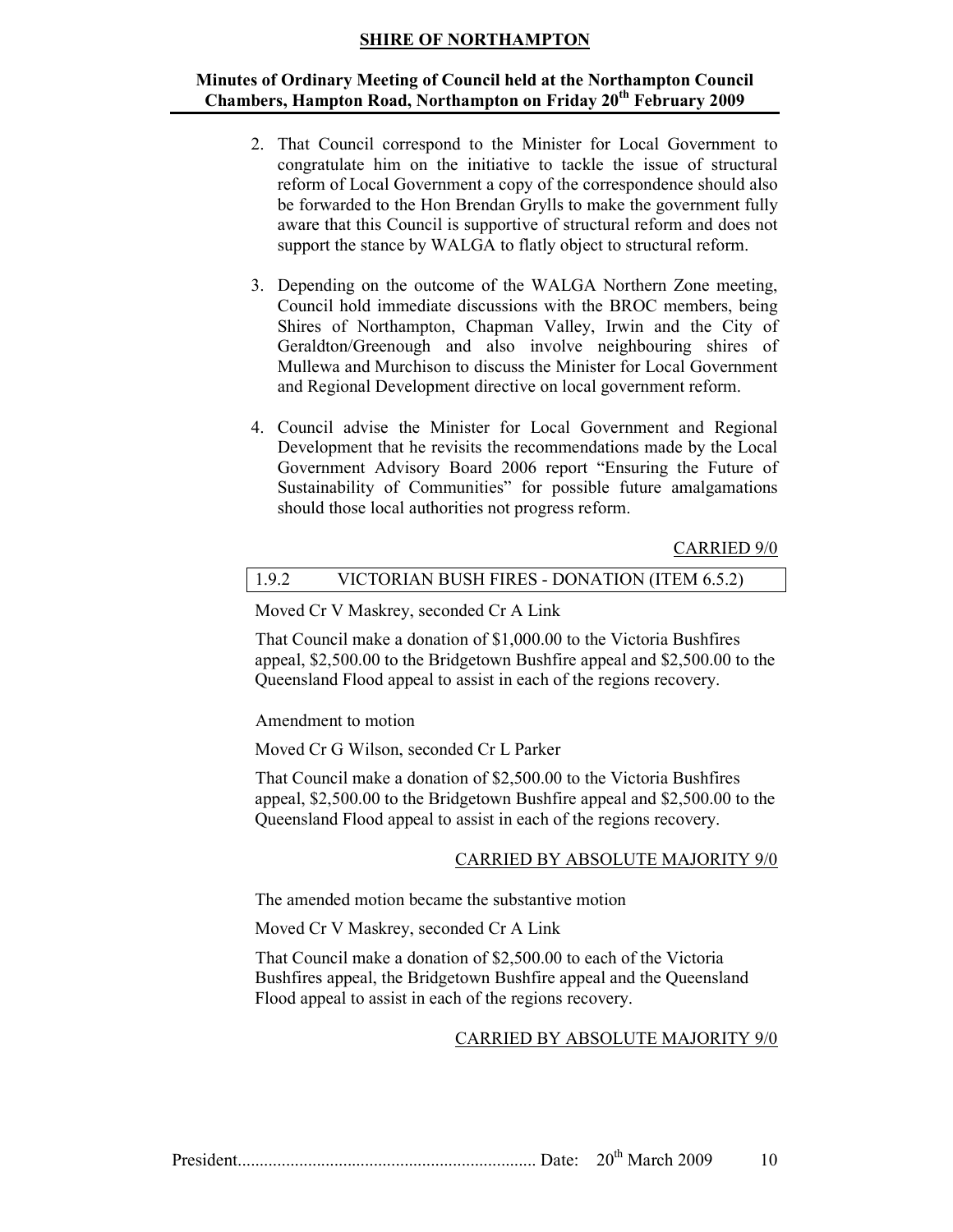# Minutes of Ordinary Meeting of Council held at the Northampton Council Chambers, Hampton Road, Northampton on Friday 20<sup>th</sup> February 2009

#### 1.9.3 RED CROSS APPEAL - DONATION (ITEM 6.5.3)

Moved Cr O Simkin, seconded Cr P Gliddon

That Council contribute \$500 to the Australia Red Cross Appeal and this be declared authorised expenditure.

#### CARRIED BY ABSOLUTE MAJORITY 9/0

#### 1.9.4 BOWES RIVER MOUTH CONSERVATION WORKS (ITEM 6.5.4)

Moved Cr R Allen, seconded Cr O Simkin

That Council support the concept designs for the Bowes River mouth and request that the Surfers Car Park be increased from six to ten (10) parking bays.

#### CARRIED 9/0

#### 1.9.5 LOCAL GOVERNMENT ELECTED MEMBERS POLICY (ITEM 6.5.5)

Moved Cr P Gliddon, seconded Cr R Allen

That Council advise the State Records Office of WA that it has no objection to the revised policy to be adopted by the State Records Commission.

#### CARRIED 9/0

#### 1.9.7 LOT 500 PORT STREET, PORT GREGORY (ITEM 6.5.7)

Noted.

#### 1.9.8 NATIONAL SEACHANGE TASKFORCE (ITEM 6.5.8)

Moved Cr V Maskrey, seconded Cr P Gliddon

That Council refrain from becoming a member of the National Sea change Taskforce at this moment.

#### CARRIED 9/0

# 1.9.9 HORROCKS PLAYGROUND WALL (ITEM 6.5.9)

Moved Cr R Allen, seconded Cr L Parker

That Council obtain a quote on appropriate rubber matting for the playground and this matter be referred to the next Council meeting.

#### CARRIED 9/0.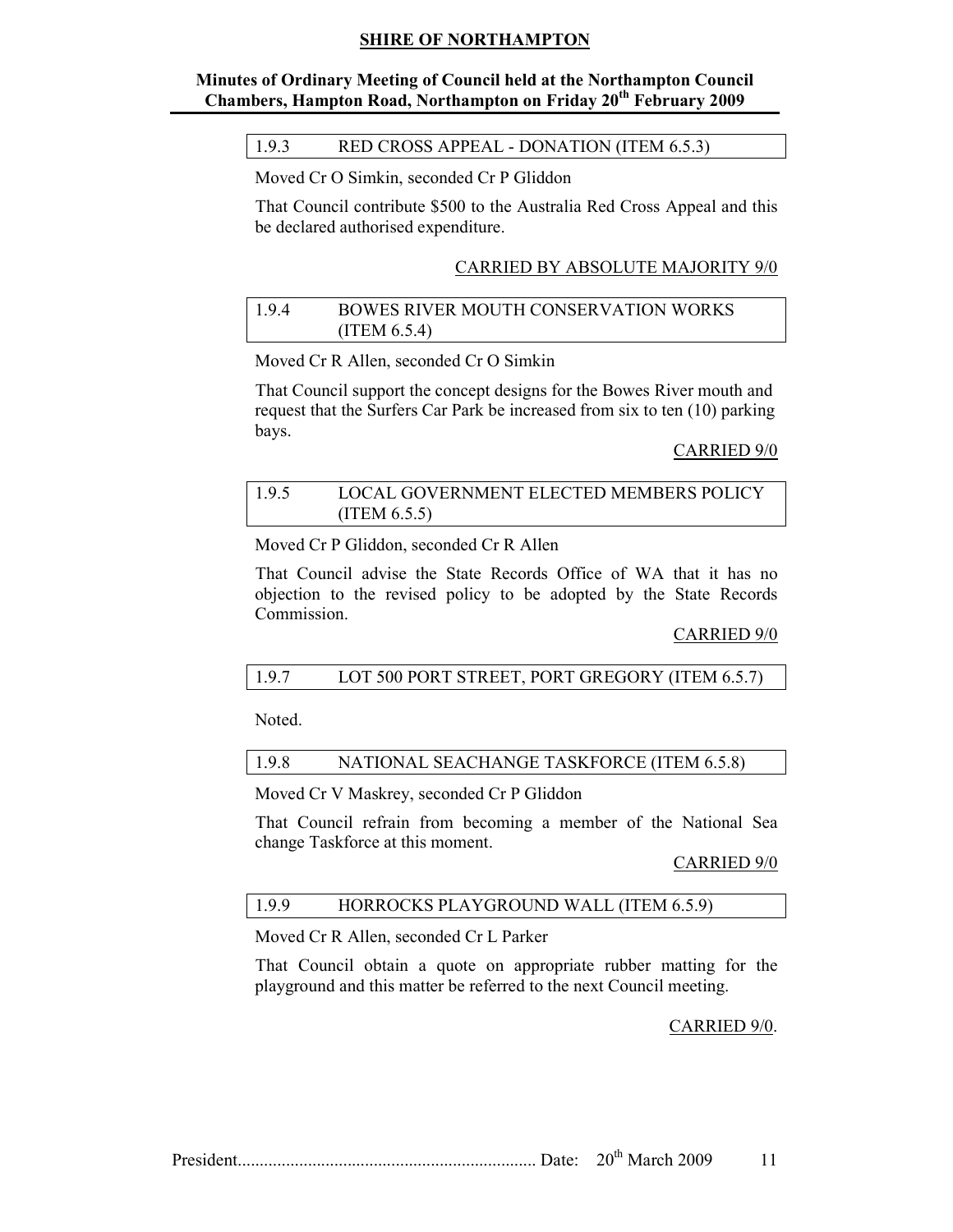# Minutes of Ordinary Meeting of Council held at the Northampton Council Chambers, Hampton Road, Northampton on Friday 20<sup>th</sup> February 2009

1.9.10 KALBARRI LAND BACKED WHARF (ITEM 6.5.10)

Moved Cr R Allen, seconded Cr A Link

That Council advise the DPI that the draft design as presented is supported providing that the light poles are protected by bollards.

#### CARRIED 9/0

| 1.9.11 | KALBARRI PCYC - LAND ENCROACHMENTS (ITEM |
|--------|------------------------------------------|
|        | 6.5.11)                                  |

Moved Cr L Parker, seconded Cr P Gliddon

- 1. The resolvement of the encroachments by previous suggested land exchanges has never progressed and Council is of the opinion that this matter has gone on long enough and is to be resolved immediately and no further delays are warranted.
- 2. Council would be amenable to the land exchange of the portion of land called Lot A with Lot B to allow the caravan park to retain their back yard to their residence.
- 3. Apart from the above Council opposes any further land exchanges or alterations.

#### CARRIED 9/0

#### 1.9.12 SCHOLARSHIP APPLICATION – CHELSEA WILLIAMS (ITEM 6.5.12

Moved Cr V Maskrey, seconded Cr O Simkin

That Council contributes \$1,000 from its "Sporting & Non Sporting Scholarship Program" to Chelsea Williams, to assist with costs associated for her to represent Australia in the 2009 World Taekwon Do Senior Championships.

#### CARRIED 9/0

| 1.9.13 | NEW SHIRE LOGO (ITEM 6.5.13) |
|--------|------------------------------|
|--------|------------------------------|

Noted.

The meeting was adjourned at 2.50pm for Councillors to inspect Lot 454 Fitzgerald Street, Northampton in reference to item 6.5.6. The meeting recommenced at 3.10pm.

The Principal Planner, Mrs Hayley Williams entered the meeting at 3.10pm to discuss item 6.5.6 and left the meeting at 3.25pm.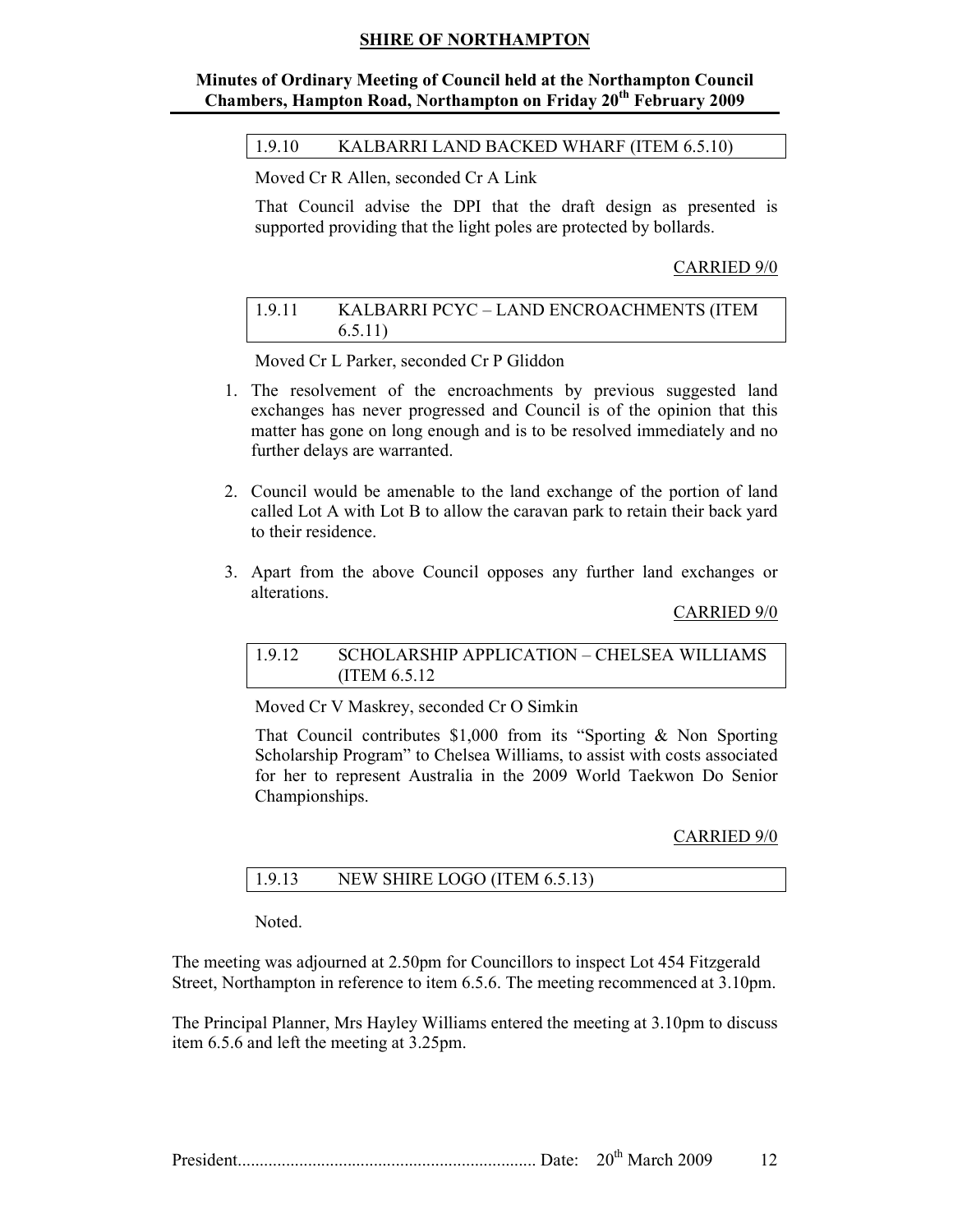# Minutes of Ordinary Meeting of Council held at the Northampton Council Chambers, Hampton Road, Northampton on Friday 20<sup>th</sup> February 2009

| 1.9.6 | WALL MURAL (ITEM 6.5.6) |
|-------|-------------------------|
|-------|-------------------------|

Moved Cr V Maskrey, seconded Cr P Gliddon

That Council does not support the proposed mural for the following reasons:

- 1. To view the mural persons have to traverse on the vacant area of land which is freehold land owned by Council and technically persons are trespassing.
- 2. As the land is freehold there could be liability concerns if persons were to injure themselves on the land.
- 3. The mural will give the perception that the area of land is public open space which is not the case and could lead onto additional expenditure to make it an area a POS of which Council is not prepared to do.
- 4. The area of land is zoned residential and Council does have plans to construct a residence upon it in the future when the need arises.

#### CARRIED 8/1

#### 1.10 PRESIDENTS REPORT

Since the last Council meeting the President reported on his attendance to the following:

- Attended the Northampton Australia Day function.
- Attended a Water Corporation function in Geraldton to meet the new Director.
- Attended the Labour Party Meeting held in Kalbarri

# 1.11 DEPUTY PRESIDENTS REPORTS

Since the last Council meeting the Deputy President reported on his attendance to the following:

• Moresby Range Strategy Advisory meeting.

#### 1.12 COUNCILLORS REPORTS

# 1.12.1 CR A LINK

Since the last Council meeting Cr A Link reported on her attendance to the following:

- Labour Party Meeting held in Kalbarri.
- Joint Venture Housing Committee meeting.